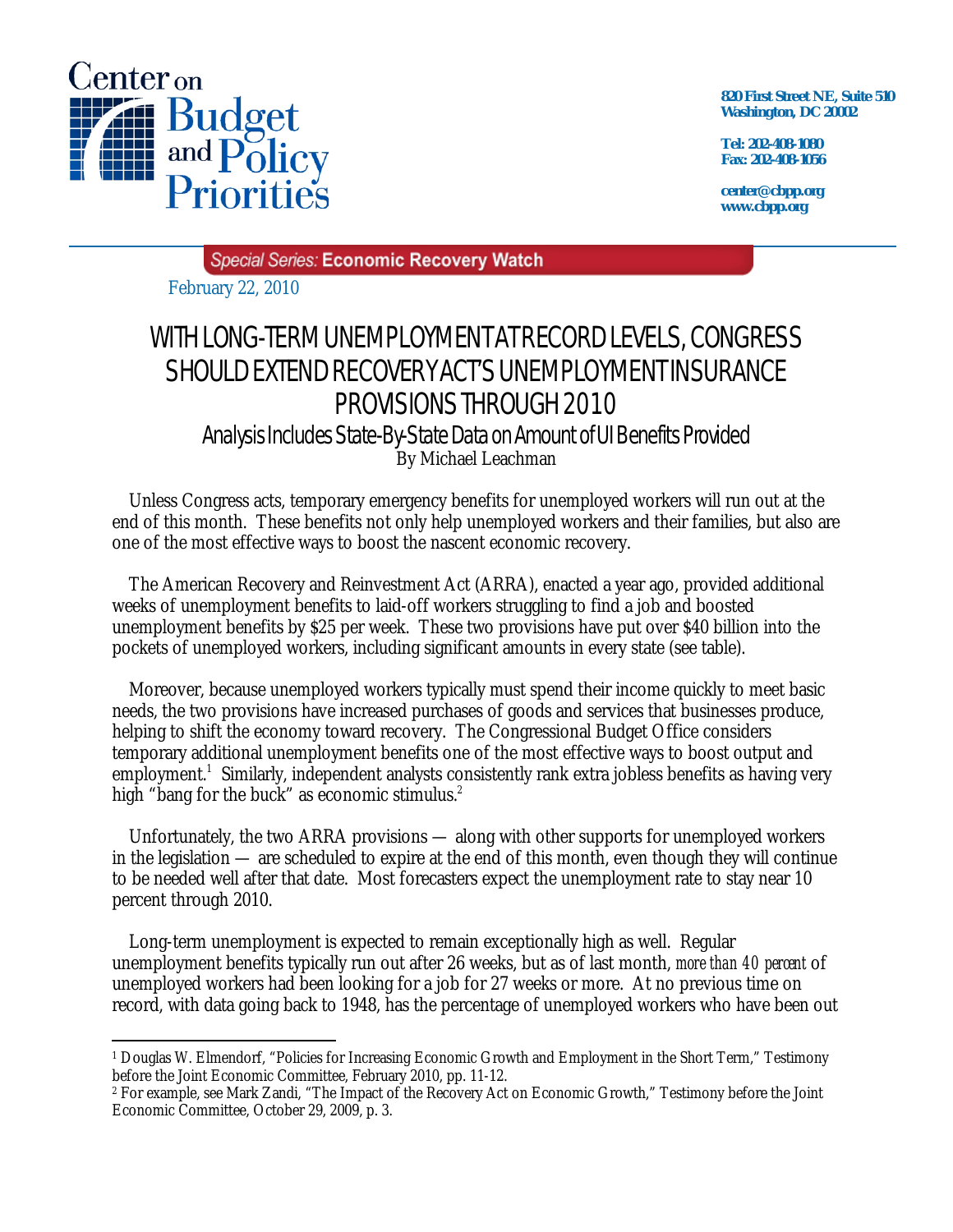of work for over half a year been this high. In addition, the *number* of long-term unemployed workers — 6.3 million — is 60 percent higher than the previous record high, set in 1983, even after adjustment is made for population growth since that time.

The Baucus-Grassley "HIRE" Act would extend the emergency unemployment provisions only through May 31, 2010, a mere three months. There is no basis in current economic data for an extension this short. If these benefits are allowed to expire before the end of the year, that will pull the plug too soon on the essential economic stimulus that these two unemployment insurance provisions provide, because it will come at a time when unemployment remains close to double-digit levels and before the economy is on stable ground and businesses are strong enough to start hiring back workers in substantial numbers. It also will make life even harder for millions of unemployed workers who are trying to meet their families' basic needs in a job market that remains badly battered.